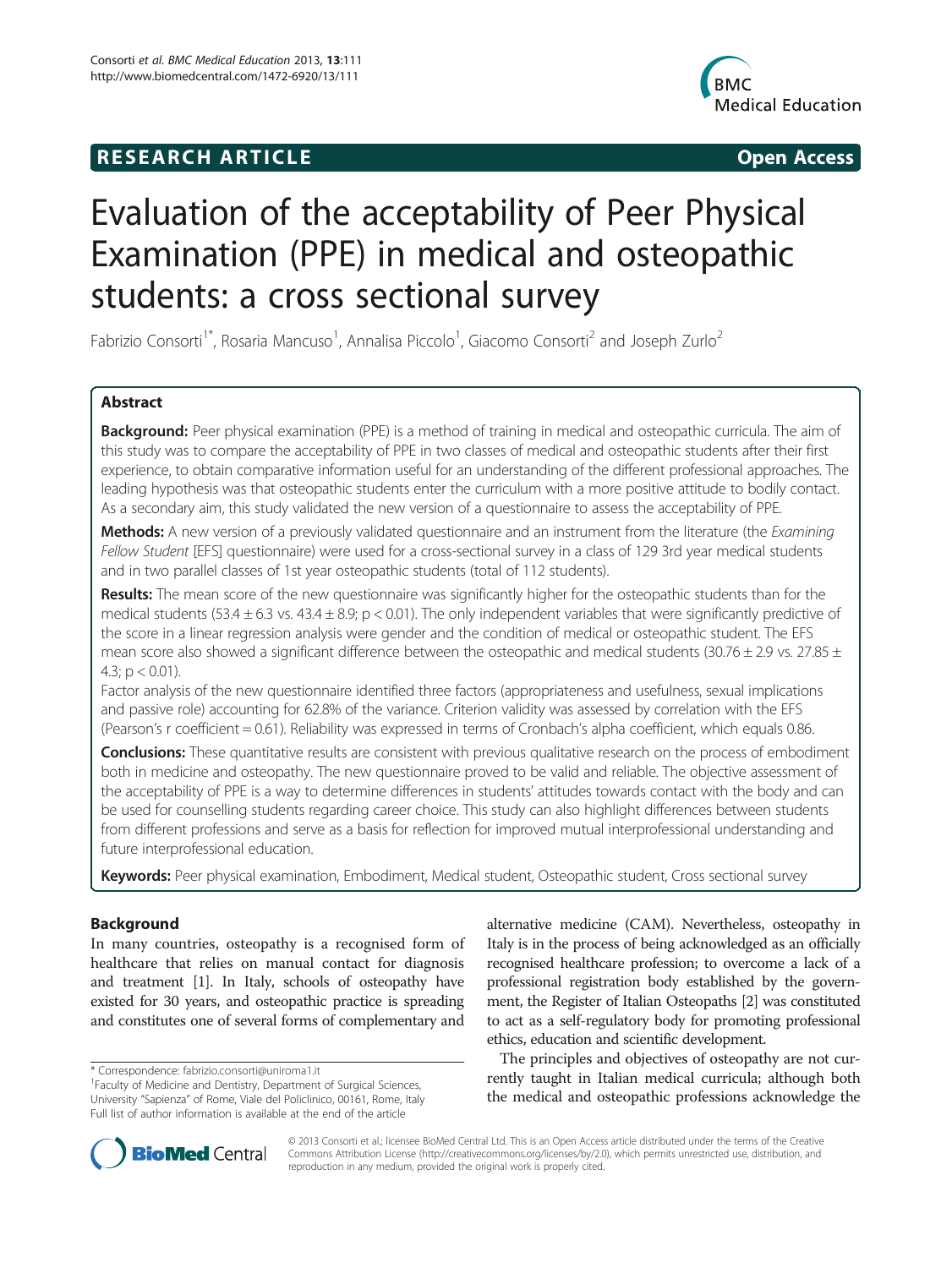value of interprofessional collaboration [[2,3](#page-7-0)], there are few examples of integration between Italian osteopathic and medical schools. The Faculty of Medicine and Dentistry (FMD) of Sapienza University of Rome and a school of osteopathy, the Centre pour l'Etude, la Recherche et la Diffusion Ostéopathiques (CERDO) of Rome, began a scientific and educational collaboration in order to learn about each other, develop a base of mutual acknowledgement and overcome possible prejudices.

Peer physical examination (PPE) is the learning activity in which students act as models for each other in learning skills in physical examination and simple non-invasive procedures [\[4](#page-7-0)]. This technique has also been used for teaching and learning anatomy [\[5](#page-7-0)]. PPE is a method to improve students' skills while avoiding the use of actors or actual patients as models or subjects in physical examinations. The FMD introduced PPE some years ago in its course titled Introduction to Clinical Medicine in the 3rd year of a six-year-long program of study. PPE is also a basic method used in osteopathic schools to train students in osteopathic manipulative treatment (OMT) from the beginning of the curriculum.

PPE is a widespread educational practice, and most medical students are comfortable with PPE [\[6-9](#page-7-0)]; however, published papers have periodically raised concerns regarding its acceptability [[9-11](#page-7-0)]. Evidence has been collected on the influence of gender on the acceptability of PPE [[9,12](#page-7-0)-[16\]](#page-7-0). Usually women are more reluctant to engage in PPE, especially with students of the opposite gender. Religious beliefs [\[6,15](#page-7-0)] and geographic area of origin [[15,17](#page-7-0)] are additional determinants of the level of acceptability of PPE. PPE is used in the education of different professions, and recent studies focused on the issue of acceptability of PPE from students in medical [[18](#page-7-0)], nursing [[19](#page-7-0)] and physiotherapy schools [\[20\]](#page-7-0); however, recent reviews of the latest published studies did not result in data providing interprofessional comparisons [\[21\]](#page-7-0).

The rationale of our study relies on previous empirical research [[22,23\]](#page-7-0) about body work in CAM and the disembodiment process in medical examination. The expression 'body work' refers to the work of healthcare providers that involves a distinctive and often intimate relation to the bodies of consumers, clients or patients [\[24](#page-7-0)]. In his ethnographic research in a school of osteopathy, Gale [\[22\]](#page-7-0) described the concept of 'body talk' as the way in which the embodied patient is able to communicate with the practitioner, not only through verbal interaction but also through a 'dialogue with the tissues' during diagnostic palpation and through physical appearance during direct observation. Gale highlighted 'the centrality of embodied interaction at the investigative stage of the osteopathic healing process'.

In a set of case studies, Young [\[23\]](#page-7-0) examined the phenomenology of the body during a medical examination, arguing that the body is 'reframed to exclude some of its symbolic properties, especially sexual ones'. Moreover, the body is transformed into an object of scrutiny in the context of the social contract upon which medical practice relies. The dual attention to the body as incarnate and disincarnate is handled by a delicate 'etiquette of touch'. Gale's and Young's qualitative findings suggest a difference in the attitude to bodily contact between medical doctors and osteopaths and led us to hypothesise that students who choose the profession of osteopathy may enter the curriculum with a more positive attitude towards bodily contact.

The objective of this study, then, was to measure the acceptability to PPE among two groups of medical and osteopathic students after their first experience with the technique; the data were obtained to develop comparative information to understand the different professional approaches. The study also aimed to revalidate a revised version of a previously designed questionnaire as an objective instrument of assessment of the acceptability of PPE in students. Both the FMD and CERDO faculties were interested in developing an objective instrument to quickly measure the acceptability of PPE and address some of the components of a relational and cognitive nature. A first version of the questionnaire was developed and validated in a previous study [\[25\]](#page-7-0). Because some items were rephrased during the joint process of designing the present study between the FMD and CERDO, we evaluated whether the psychometric features were maintained, particularly across two groups of students in different professions. This is the first large study of the acceptability of PPE among healthcare students in Italy and among the greater Italianspeaking or Latinate areas of Europe.

### **Methods**

The FMD runs a discipline-based medical curriculum that spans 6 years. After the first two years of basic preclinical science, students encounter clinical subjects during their third year in the course Introduction to Clinical Medicine, in which PPE is used to develop their skills in physical examinations. CERDO runs a 6-year long curriculum in osteopathy in conformance with ROI standards. The school offers a full-time curriculum for lay students and a parttime curriculum for medical doctors and physiotherapists. PPE is introduced during the first year as the preferred method for teaching diagnostic palpation and OMT.

We performed a cross sectional survey of a class of 129 3rd year medical students and two parallel classes of 1st year osteopathic students (112 total) enrolled in either the full or part-time curriculum. During the survey, we administered our new questionnaire, and we simultaneously administered the *Examining Fellow Student* (EFS) questionnaire [[8\]](#page-7-0) as a point of reference for evaluating criterion validity. The survey was administered in class as a paper-and-pencil task in the academic year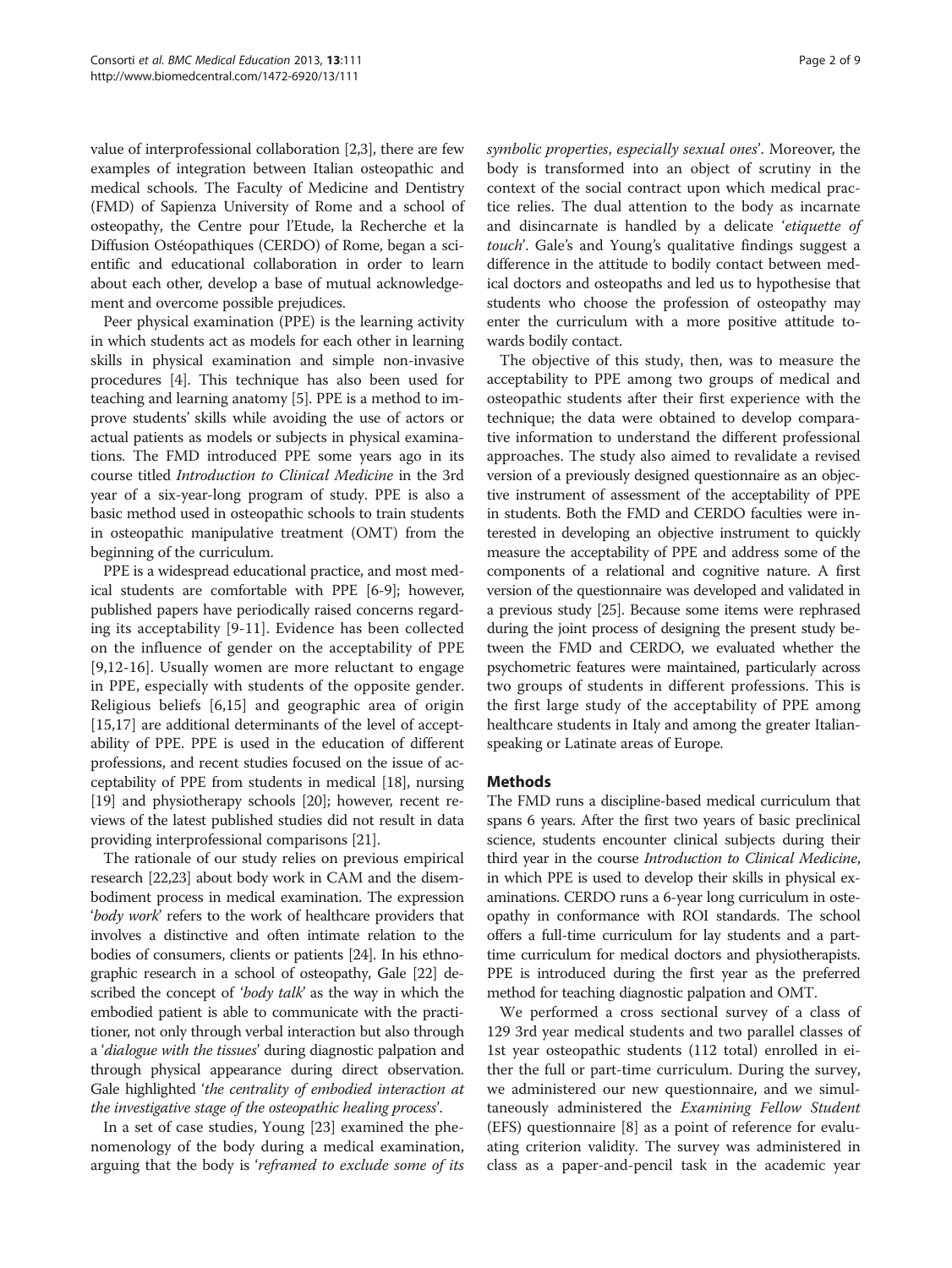2011-12, at the end of the first semester, during which both groups experienced PPE for the first time. At the beginning of the semester, students were informed that PPE would be used in training and—although the activity is mandatory—they were encouraged to notify the teacher in charge of coordinating the practical activities if they had a strong objection to performing PPE. Medical students performed PPE to develop their skills in physical examinations of the head and neck, chest and heart, and abdomen and legs. Osteopathic students performed PPE to learn a basic set of OMT techniques, involving contact with the same body regions as medical students though using different modalities than those used in a medical physical examination. No additional selection criteria were applied beyond status as a student in one of the selected classes, and there was no sampling because all students in the classes were surveyed.

The study received ethical approval from both schools. Data were collected in an anonymous format and with the oral consent of the students.

Comparisons of the mean scores for stratified subgroups among the two groups were performed using the Kruskal-Wallis test because the distribution of the scores was likely to be non-normal, with an acceptable alpha error of <0.05. Correlation of personal and cultural data with the scores on the questionnaires as a dependent outcome variable was analysed using multivariate linear regression. All statistical calculations were performed using Statistica® software.

# Results

The demographics and relevant cultural data of the surveyed students are presented in Table 1.

The response rate was 100% of the students attending class on the day of the survey, which were 129 out of the 140 enrolled 3rd year medical students (92.14%) and 112 of the 115 enrolled 1st year osteopathic students (97.4%).

# Validation of the instrument

To measure the acceptability of PPE, we used both the EFS questionnaire and a new questionnaire we developed to gain a deeper understanding of the elements composing the overall construct of acceptability of PPE. The EFS questionnaire explored the overall acceptability of performing and undergoing PPE on various body

regions, without any other consideration of possible different dimensions of the construct. Our questionnaire was designed to measure two different although related elements on a five-point Likert scale (0 = completely disagree, 4 = completely agree), as follows:

- the acceptability of the practice of PPE, explored in different contexts and potentially problematic situations (active or passive role, exposure of the body, fear of sexual interest, relationship with partners of the same or opposite gender and with the tutor (questionnaire items 1 to 11)
- the students' opinion of the educational value of the PPE (items 12 to 16)

The scores on the items were assigned equivalent points on a 0 to 4 scale, except for items 3 through 7 and item 12, which were assigned points in a reverse way. The maximum possible score was 64 points.

The questionnaire also contained a few other items that asked students their opinions regarding organisational topics (formation of working groups, written protocol of conduct) and about their personal and cultural characteristics.

In this sample of students, we assessed construct validity by principal components factor analysis and criterion validity by comparison with the score on the EFS questionnaire. Table [2](#page-3-0) lists the items and shows the result of the factor analysis, which identified three factors with an eigenvalue of >1, which were interpreted as "appropriateness and usefulness", "sexual implications" and "passive role". These three factors accounted for 62.8% of the variance.

The Pearson's r coefficient between the scores on our questionnaire and the scores on the EFS was 0.61; this finding indicates a good correlation. Reliability was assessed as internal consistency, according to the classical item analysis with Cronbach's alpha coefficient. This coefficient of reliability showed an acceptable value of 0.86.

The mean and standard deviation of the scores from our new questionnaire were, respectively, 48.09 and 9.29 (min: 22; max: 60; median: 50). The Shapiro-Wilk test for normality showed refusal of the hypothesis of normal distribution of values ( $p < 0.001$ ).

Table 1 Demographics and social-cultural characteristics of the sample

|                                             | Age            |              | Religious belief<br>Gender |            |           | Geographic area |            |           |
|---------------------------------------------|----------------|--------------|----------------------------|------------|-----------|-----------------|------------|-----------|
|                                             |                | <b>Males</b> | <b>Females</b>             | Yes        | No        | <b>North</b>    | Centre     | South     |
| Medical Students ( $N = 129$ )              | $22.1 \pm 3.4$ | 42 (32.6)    | 87 (67.4)                  | 75 (58.2)  | 54 (41.8) | (0.8)           | 84 (65.1)  | 44 (34.1) |
| Full time osteopathic students ( $N = 30$ ) | $22.6 \pm 6.7$ | 21(70)       | 9(30)                      | 20(66.6)   | 10 (33.4) | 0(0)            | 23 (76.7)  | 7(23.3)   |
| Part time osteopathic students ( $N = 82$ ) | $28.7 \pm 6.7$ | 48 (58.5)    | 34 (41.5)                  | 54 (65.9)  | 28 (34.1) | 3(3.7)          | 58 (70.7)  | 21(25.6)  |
| Total $(N = 241)$                           | $24.4 \pm 6.0$ | 11(46.1)     | 130 (53.9)                 | 149 (61.8) | 92 (38.2) | 4(1.6)          | 165 (68.5) | 72 (29.9) |

Results are expressed as mean  $\pm$  SD or number (percentage frequency).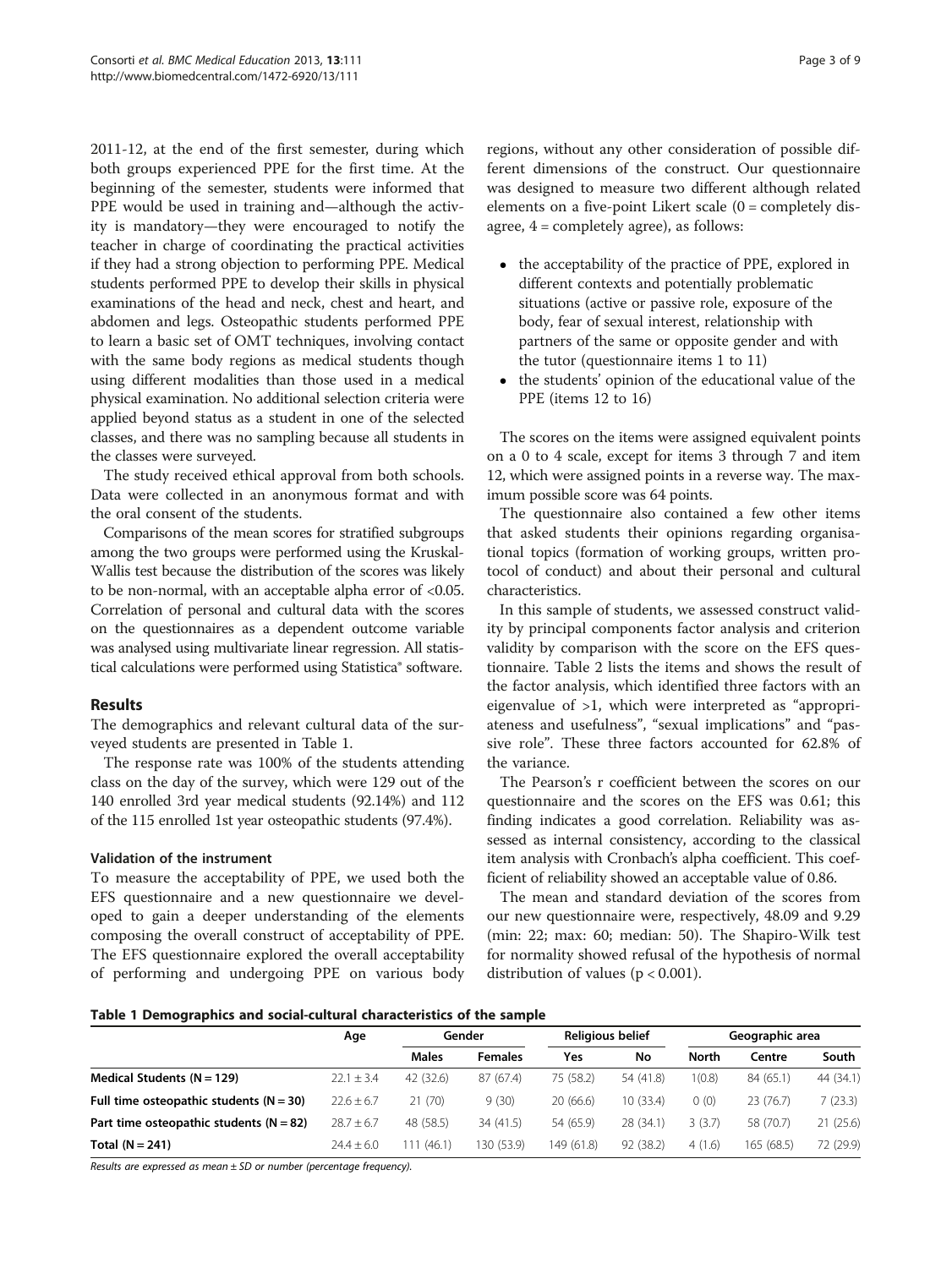#### <span id="page-3-0"></span>Table 2 Factor analysis of the questionnair

| Factor Loadings (Varimax normalized) Extraction: Principal components (Marked loadings are >0.45)      |         |          |          |
|--------------------------------------------------------------------------------------------------------|---------|----------|----------|
| <b>ITEMS</b>                                                                                           | Factor1 | Factor 2 | Factor 3 |
| 1. In general, I feel comfortable when performing PPE on a colleague of mine                           | 0.64    | $-0.10$  | 0.52     |
| 2. In general, I feel comfortable when a colleague performs PPE on me                                  | 0.57    | $-0.06$  | 0.63     |
| <b>3.</b> I feel embarrassed if I am undressed for PPE in front of my group of colleagues              | 0.13    | 0.11     | 0.82     |
| 4. I feel embarrassed if I am undressed for PPE in front of my teacher or tutor                        | 0.26    | 0.12     | 0.82     |
| 5. I am concerned of being a possible object of sexual interest during PPE                             | $-0.08$ | 0.60     | 0.45     |
| 6. I am concerned of experiencing possible sexual interest for my colleagues during PPE                | $-0.02$ | 0.79     | $-0.05$  |
| 7. I am concerned of experiencing possible sexual interest for my teacher or tutor during PPE          | 0.22    | 0.73     | $-0.07$  |
| 8. I feel comfortable when performing PPE on a colleague of my same sex                                | 0.66    | 0.06     | 0.16     |
| <b>9.</b> I feel comfortable when performing PPE on a colleague of the opposite sex than mine          | 0.68    | $-0.04$  | 0.39     |
| <b>10.</b> I feel comfortable when PPE is performed on me by a colleague of my same sex                | 0.68    | 0.01     | 0.34     |
| 11. I feel comfortable when PPE is performed on me by a colleague of the opposite sex than mine        | 0.59    | $-0.06$  | 0.57     |
| <b>12.</b> It is inappropriate to perform PPE on persons that will be my future colleagues             | 0.17    | 0.75     | 0.12     |
| 13. To perform PPE is an appropriate practice for the education of a medical doctor (osteopath)        | 0.75    | 0.22     | $-0.08$  |
| <b>14.</b> To undergo PPE is an appropriate practice for the education of a medical doctor (osteopath) | 0.78    | 0.11     | 0.17     |
| 15. In performing PPE I get useful feed back from my colleagues about my skill                         | 0.74    | 0.18     | 0.09     |
| <b>16.</b> It is a sign of professionalism as a student to accept to perform and undergo PPE           | 0.67    | 0.09     | 0.17     |
| Expl.Var                                                                                               | 0.30    | 0.14     | 0.18     |

Factor Loadings (Varimax normalized) Extraction: Principal components (Marked loadings are >0.45).

#### Results from the new questionnaire

The mean score on the new questionnaire was  $43.4 \pm 8.9$ for medical students vs.  $53.4 \pm 6.3$  for osteopathic students  $(p < 0.01)$ . This difference was significant when considering either the full-time  $(51.07 \pm 5.6)$  or the part-time  $(54.28 \pm 1)$ 6.21) students of osteopathy. The difference between the two groups of osteopathic students was significant as well (p < 0.05). Overall, PPE was viewed as acceptable by a large majority of the surveyed students: only 3% of the students scored 0 or 1 on the first questionnaire item (taking the active role in PPE, all were medical students) and 12% did the same on the second item (passive role, including only 1 osteopathic student). Nevertheless, when the students were asked if PPE was an appropriate practice (items 13 and 14), the numbers of subjects who gave a 0 or 1 score decreased to 1 student (active role) and 4% (passive role).

Overall, women showed a lower mean score on our questionnaire than men (f:  $45.5 \pm 9.3$  vs. m:  $51.1 \pm 8.2$ ; p < 0.01). This difference was present among the medical students (f:  $42.05 \pm 8.5$  vs. m:  $46.3 \pm 9.3$ ; p < 0.02) but was not observed among the osteopathic students (f:  $52.6 \pm 6.7$ ) vs. m:  $53.9 \pm 6.0$ ; n.s.). Table [3](#page-4-0) summarises the results in greater detail.

The scores showed only a weak correlation with age (Pearson's  $r = 0.26$ ) in the group of osteopathic students. No significant difference in scores was observed between the subgroups stratified by declared religious beliefs and for the area of origin in Italy for any of the classes. The only independent variables significantly predictive of the

scores on the new questionnaire with linear regression analysis were gender and the role of the medical or osteopathic student. The best predictive model accounted for 34% of the variance  $(R^2 = 0.34$ , see Table [4](#page-4-0)).

#### Results from the EFS questionnaire

The overall mean score and standard deviation from the EFS questionnaire were, respectively, 29.14 and 4.03 (min: 12; max: 32; median: 31). The distribution of scores was strongly skewed, with a peak towards the upper end, as shown by the value of the median, which is close to the maximum score.

The EFS mean score showed a significant difference between medical and osteopathic students  $(27.85 \pm 4.3)$ vs.  $30.76 \pm 2.9$ ; p < 0.01), but there was not a significant difference between full and part-time osteopathic students  $(30.27 \pm 2.6 \text{ vs. } 30.96 \pm 3.0).$ 

Women scored lower than did men among medical students, while a significant gender difference was not observed among either part-time or full-time osteopathic students.

Table [5](#page-5-0) summarises the results in greater detail.

# **Discussion**

#### Differences between medical and osteopathic students

Our study confirmed the hypothesis that osteopathic students show a higher acceptance of PPE than did medical students after their first experience and that this difference is not explained by any of the demographic or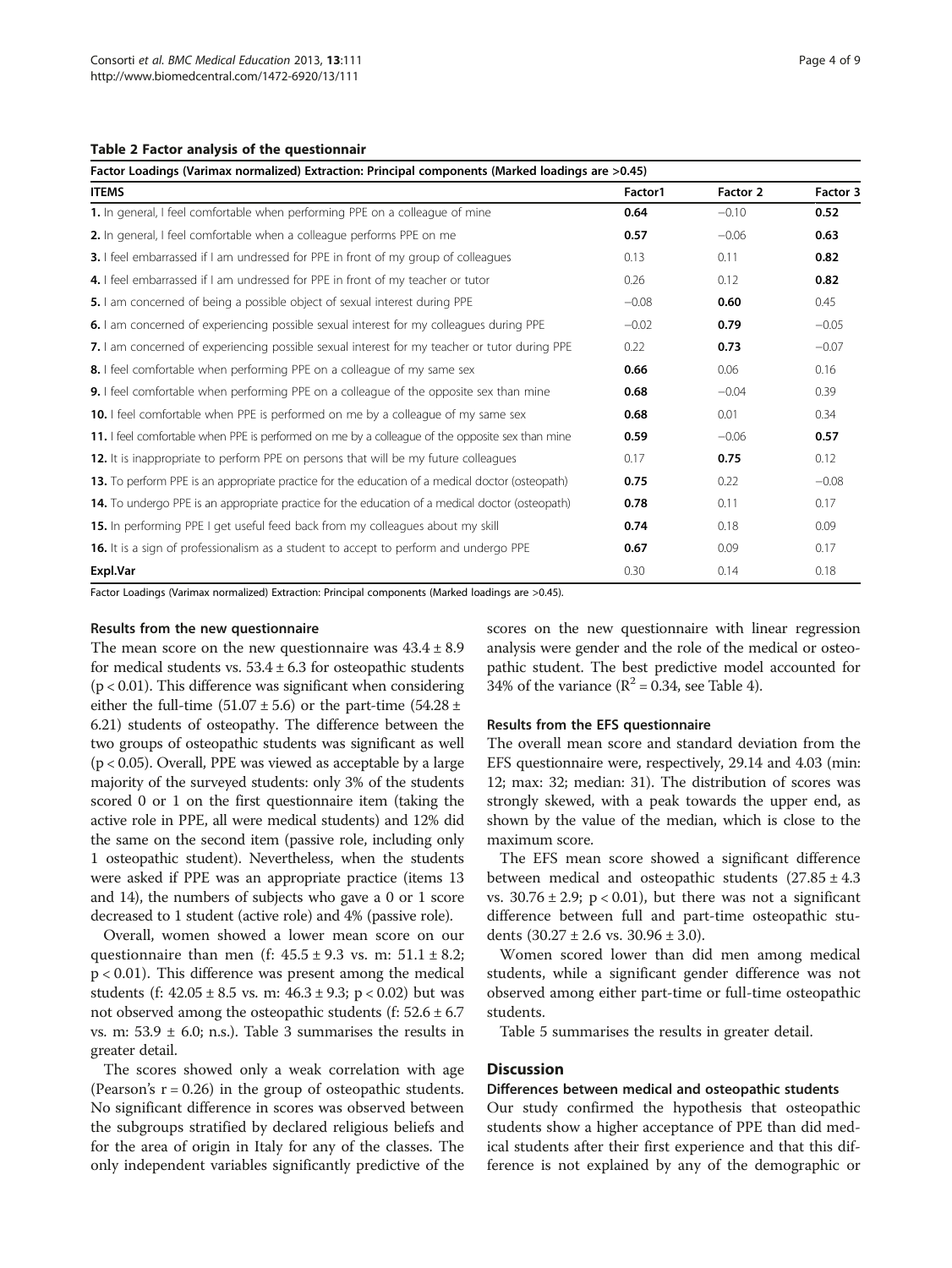|                           | Score                        | Gender             | p      | <b>Religious belief</b> | р    | Geographic area <sup>(a)</sup> | p    |
|---------------------------|------------------------------|--------------------|--------|-------------------------|------|--------------------------------|------|
| Medical st.               | $43.40 \pm 8.9$              | m: $46.35 \pm 9.3$ | < 0.05 | v: $42.84 \pm 9.5$      | n.s. | centre: $43.80 \pm 9.6$        | n.s. |
|                           |                              | $f: 42.05 \pm 8.5$ |        | n: $44.09 \pm 8.1$      |      | south: $43.04 \pm 7.7$         |      |
| Full time osteopathic st. | $51.06 + 5.6^2$              | m: $52.14 + 4.7$   | n.S.   | v: $50.65 \pm 4.7$      | n.S. | centre: $51.30 + 5.9$          | n.S. |
|                           |                              | $f: 48.55 \pm 7.1$ |        | n: $51.90 \pm 7.3$      |      | south: $52.00 \pm 3.1$         |      |
| Part time osteopathic st. | $54.28 + 6.3^2$              | m: $54.68 + 6.3$   | n.S.   | v: 53.81 $\pm$ 6.8      | n.s. | centre: $54.91 \pm 5.3$        | n.S. |
|                           |                              | $f: 53.70 \pm 6.3$ |        | n: $55.33 \pm 5.3$      |      | south: $53.76 \pm 6.8$         |      |
| All osteopathic st.       | $53.42 \pm 6.3$ <sup>1</sup> | m: $53.91 + 6.0$   | n.S.   | v: $52.95 \pm 6.4$      | n.s. | centre: $53.81 \pm 5.7$        | n.S. |
|                           |                              | f: $52.63 \pm 6.7$ |        | n: $54.40 \pm 6.0$      |      | south: $53.32 \pm 6.0$         |      |

<span id="page-4-0"></span>Table 3 Differences in the mean score of the new questionnaire for type of school, gender, religious belief and geographical area

Results are expressed as mean ± standard deviation.

Maximun theoretical score = 64.

(a) –four students coming from northern regions were excluded from the analysis due to the low number, 10 missing values.

1: medical students vs all osteopathic students and separately vs full or part time osteopathic students:  $p < 0.01$ ;

2: full time vs part time osteopathic students: p < 0.05; n.s.: not significant.

sociocultural variables we considered. This difference was significant in the responses to both our questionnaire and the EFS questionnaire.

These results are consistent with the idea that osteopathic students approach their curriculum with a stronger acceptance of bodily contact. A possible explanation for the difference we observed can be based on the different social expectations of the students of these two professional groups when entering their respective training programs. Students do not begin a training program as blank slates but rather holding certain ideas of professional values and roles. Blue et al. [[26](#page-7-0)] showed that the attitudes of matriculating students are positive regarding several of the attributes associated with traditional definitions of professionalism, even if some incongruent beliefs are present. In a study of two cohorts of matriculating students [[27](#page-7-0)], we observed that the idea of professionalism tends to be technically oriented, especially in students coming from families in which one of the parents was a doctor. We have no information concerning the image that students in their first year of osteopathic training have of their future profession, but it seems plausible that the idea of touching their patients is believed to be a special competence of an osteopath, while there are many specialties in contemporary medicine in which bodily contact is reduced or absent.

Table 4 Linear regression model for the score of the new questionnaire as dependent variable

| Coefficient | St. Error | p      |
|-------------|-----------|--------|
| 31,24       | 2,70      |        |
| 3.06        | 1.1       | < 0.01 |
| 9.60        | 1,10      | < 0.01 |
| 0.45        | 0,92      | n.s.   |
| $-1.30$     | 1.07      | n.s.   |
|             |           |        |

In a qualitative analysis of students' comments concerning PPE, in the light of Engeström model of activity theory [\[28\]](#page-7-0), the authors noted that the students clearly differentiated between the peer examiner-examinee relationship and the doctor-patient relationship. PPE blurred interpersonal boundaries in an unexpected way, producing ambiguities. Apparently, this is less true of osteopathic students, who in 'learning to interact with the bodies of their patients, develop a new orientation to their own bodies' [\[22\]](#page-7-0) and are more prone to an intersubjectivity focused on bodily contact.

When considering the distribution of the scores of our questionnaire in greater detail, students ranking in the lowest quintile (under a score of 40) received, as expected, on average, a lower contribution to their total scores from the items associated with the "appropriateness" and "passive role" subscales (48.6% and 31.8% of the maximum score for each subscale) than did students in the second quintile (67.6% and 47.0%), while the difference in the "sexual" subscale was more limited (85.4% vs. 94.4%). The distribution of the scores for this last subscale was skewed towards the highest scores, and the lowest scores identified a small subset of students not always ranking in the lowest two quintiles of the overall score. This can be an important indication and a topic of personal counselling with students who may have had a past negative sexual experience, as reported by Power et al [\[9\]](#page-7-0).

Female medical students showed a higher level of concern regarding PPE than did men; this finding is similar to previously reported results [[13-16](#page-7-0)]. This gender difference did not reach statistical significance between the two classes of osteopathic students, even if the female students in the full-time osteopathic curriculum (who were younger than their counterparts in the part-time curriculum and as old as the medical students) tended to show a slightly weaker acceptance of PPE than did the men. In her analysis of PPE, and in accordance with feminist theory,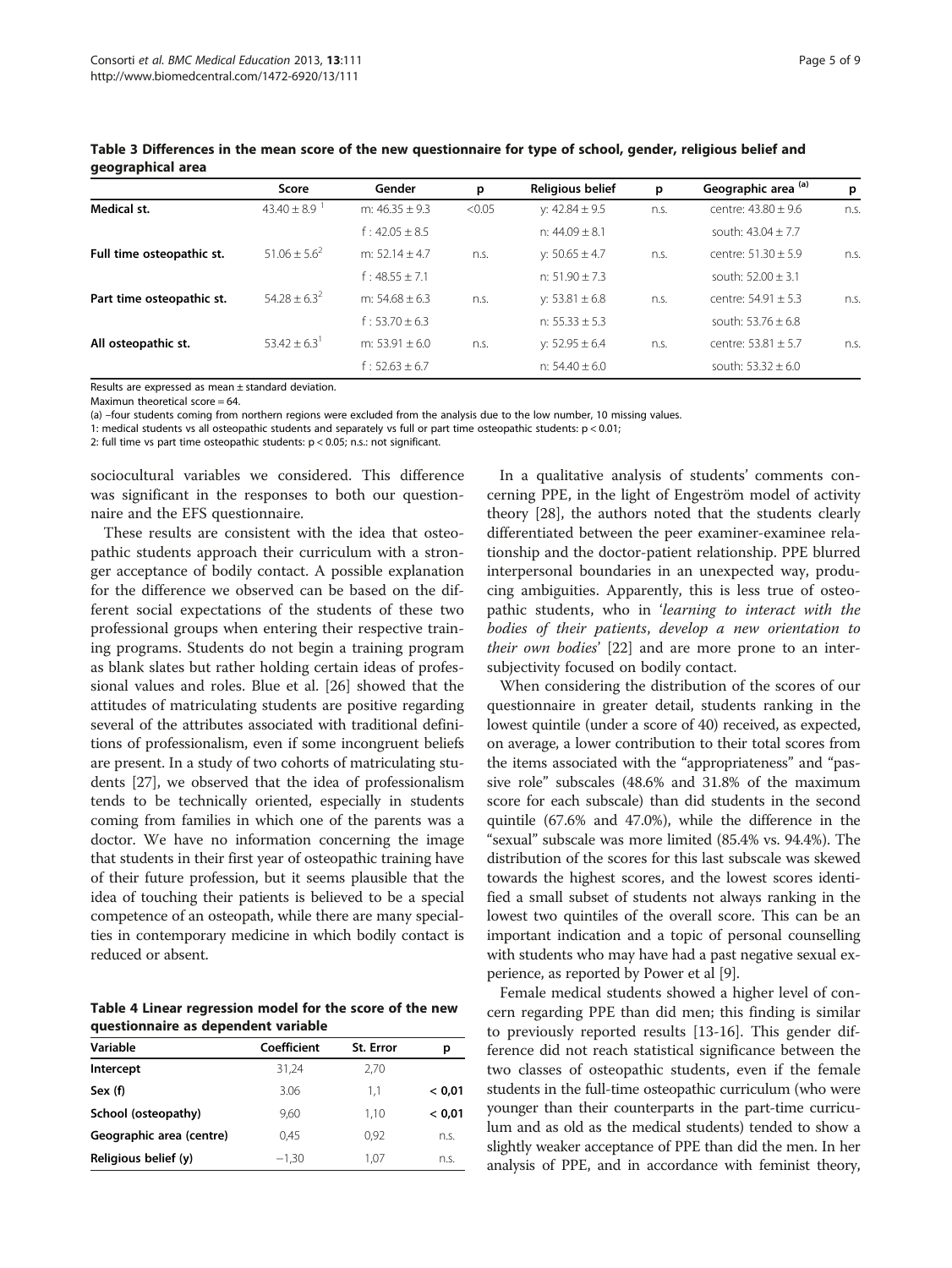|                           | Score                        | Gender             | p      | <b>Religious belief</b> | р    | Geographic area (a)     | p    |
|---------------------------|------------------------------|--------------------|--------|-------------------------|------|-------------------------|------|
| Medical st.               | $27.85 + 4.3$                | m: $29.56 \pm 4.5$ | < 0.01 | y: $27.81 \pm 4.4$      | n.S. | centre: $27.60 \pm 4.6$ | n.s. |
|                           |                              | $f: 27.05 \pm 4.1$ |        | n: $27.83 \pm 4.3$      |      | south: $28.39 \pm 3.7$  |      |
| Full time osteopathic st. | $30.27 + 2.6$                | m: $30.85 + 2.0$   | n.s.   | $y: 30.75 \pm 2.1$      | n.s. | centre: 29.90 + 2.8     | n.s. |
|                           |                              | $f: 28.88 \pm 3.3$ |        | n: 29.30 $\pm$ 3.2      |      | south: $31.38 \pm 1.9$  |      |
| Part time osteopathic st. | $30.96 + 3.0$                | m: $31.22 + 2.7$   | n.S.   | v: $30.88 \pm 2.9$      | n.s. | centre: $30.62 \pm 3.6$ | n.S. |
|                           |                              | $f: 30.58 \pm 3.3$ |        | n: $31.08 \pm 3.3$      |      | south: $31.66 \pm 1.0$  |      |
| All osteopathic st.       | $30.76 \pm 2.9$ <sup>1</sup> | m: $31.11 + 2.52$  | n.s.   | y: $30.84 \pm 2.6$      | n.s. | centre: $30.39 \pm 3.4$ | n.s. |
|                           |                              | $f: 30.20 + 3.3$   |        | n: $30.57 \pm 3.3$      |      | south: $31.57 \pm 1.2$  |      |

<span id="page-5-0"></span>Table 5 Differences in the mean score of the EFS questionnaire for type of school, gender, religious belief and geographical area

Results are expressed as mean ± standard deviation.

Maximum theoretical score = 52.

(a) –four students coming from northern regions were excluded from the analysis due to the low number, 10 missing values.

1: medical students vs all osteopathic students and separately vs full or part time osteopathic students: p < 0.01; full time vs part time osteopathic students: n.s. n.s.: not significant.

Rees et al. [[29](#page-7-0)] concluded that older women tend to be less comfortable with PPE than younger women. This conclusion is apparently in disagreement with our results, but Rees explained that the concern of older women is that they unfavourably compare themselves with younger women. This was not the case with our two subgroups of osteopathic students, which were each rather uniform as to age and thus avoided the possibility of such comparisons. The difference in mean age and the fact that full-time students were already registered professionals (doctors or physiotherapists) can be possible explanations for the differences observed between full and part-time osteopathic students.

We did not observe that cultural factors, such as religious belief and geographic area of origin, were significant factors, in contrast to previously reported results [[15\]](#page-7-0). Those with strong religious beliefs scored slightly lower than those with weaker beliefs, but the difference was not significant. All students with stronger beliefs were Roman Catholic and, despite the strong influence that the Catholic church has had on the history of Italy, Italy is now less dominated by Catholicism that it once was. Italy is quickly becoming a multi-ethnic country [[30](#page-7-0)] and perhaps in the future, with an increase of students of other religions, the situation could change. We expected a lower acceptance of PPE among students from southern Italy because this region is thought to have traditional views of modesty, but our findings refuted this hypothesis.

### The new questionnaire

Our questionnaire was developed in accordance with the methodology proposed by Wilson [\[31\]](#page-7-0) in four steps: conceptual definition of the construct, description of the set of items, strategy for coding of the responses, and calibration of the instrument. This process included iterations of discussion with experts outside the project team, and a panel of five members of the faculty was involved. When the cooperation between the FMD and CERDO started, the first version of the questionnaire was revised by a panel of faculty members from CERDO, and some of the items were rephrased. This process was meant to ensure content validity, even if a formal assessment including a content validity index was not performed [\[32\]](#page-8-0).

With regard to construct validity, factor analysis showed three factors accounting for 62% of total variance. These three components had high factor loadings and suggested a robust structure of the construct, consistent with our hypothesis when we designed the instrument, even if slightly different. The two components of general attitude and perceived educational value identified in the conceptual design went together in the first factor, while two other rather independent components emerged, connected with sexual issues and the passive role of exposing one's own body to physical examination by a peer. The first factor was somehow expected. The latter can be connected to what other researchers [[33](#page-8-0)] denoted as embarrassment (from a student's interview: 'I just think I'm embarrassed about my body image, my body and people seeing it'), a construct that is not directly linked to sexuality but rather to cultural notions of body image.

Some items had similar loadings across two factors (items 1, 2, 5 and 11), and this finding may reflect the complexity of the underlying construct. In three out of the four items, the two overlapping factors were the "appropriateness and usefulness" and "passive role", which share a common meaning that the instrument fails to discriminate.

Although the EFS questionnaire cannot be considered a gold standard, it is currently the most used tool in the literature to measure the acceptability of PPE; thus, we thought it could serve as a good point of reference for criterion validity. The EFS questionnaire and our questionnaire differ in terms of their basic conceptual structure: the EFS is used to evaluate the performance of PPE focusing on various body areas, whereas ours is used to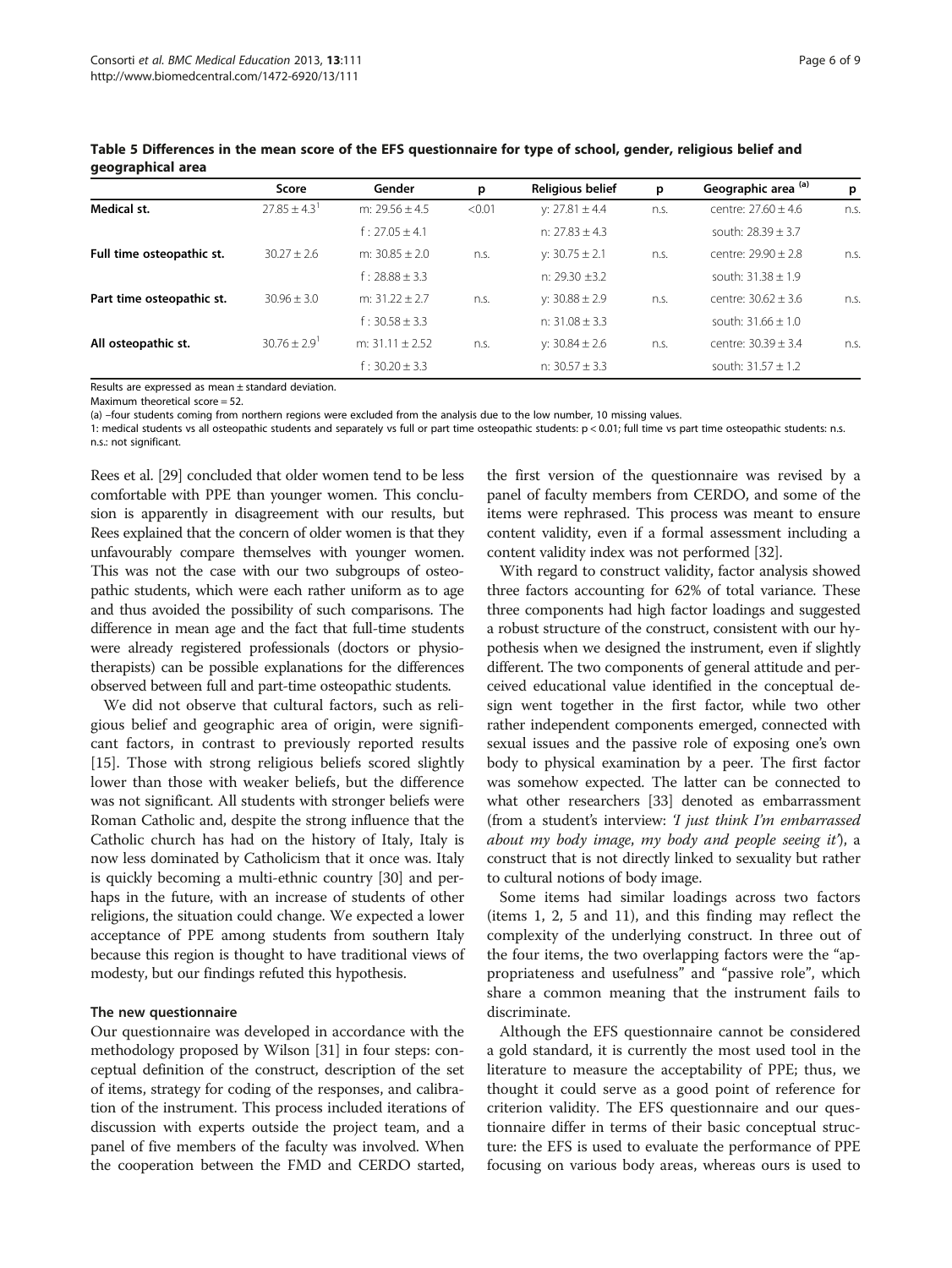investigate global perceptions and beliefs. EFS contains a free response section, in which students are to write comments. These comments have been qualitatively analysed [[34\]](#page-8-0) and the emerging themes were similar to the topics we assessed with our questionnaire. Even if the two questionnaires differ in their approaches (more behavioural in the EFS, more cognitive in our questionnaire), it is noteworthy that the correlation of the scores was high. In fact, compared to the EFS, our questionnaire is more similar to the one used by Power et al. [\[9](#page-7-0)], although it is shorter and it does not address sensitive areas of the body (breast, genitals, perineum), which are excluded in our protocol for PPE.

### Limitations

This study has some limitations. The first one is that it is based on a convenience sample, introducing a possible bias and limiting the possibility of fully exploring some of the variables, such as the geographic origin. Only 4 students were from northern Italy, and therefore this subgroup could not be considered large enough for valid analysis. The absence of a sampling strategy also prevented correct calculation of the dimensions of the sample. Hence some conclusions, particularly regarding the absence of effect, must be considered cautiously. More robust conclusions could be derived from a larger, more ethnically diverse, nationwide study.

A second limitation is the design of the cross-sectional study. The construct of the acceptability of PPE may vary over time during the curriculum, and this should be considered in the interpretation of our data, which must considered valid only as an instantaneous measure of attitudes at the end of the semester after the first experience with PPE. Some other studies investigated the longitudinal variations with time in acceptability of PPE [\[15,19](#page-7-0)[,33\]](#page-8-0), reporting contradictory findings. Rees et al. [\[15\]](#page-7-0) reported that students' attitudes towards PPE was generally stable during their first year of training, even if a slight but significant decline was noted in the number of body parts students were willing to examine in peers of the same or opposite gender. On the contrary, an increase was noted in the willingness to have some areas of the body examined by peers. In a qualitative study based on focus groups with students whose scores on the EFS changed after a year of practicing PPE, McLachlan et al. [[33](#page-8-0)] reported that students downplayed the significance of the changes. The authors concluded that changes should be investigated with specifically designed qualitative studies. Finally, in their study of nursing students [\[19\]](#page-7-0), Wearn et al. found that 3rd year students showed higher levels of comfort with PPE than did 1st year students, even if this finding is not from a longitudinal study and—as we showed in our study—the results of a study on one professional group should be applied to another profession with caution.

A second consequence of our cross-sectional design is that we cannot provide data regarding the reproducibility of (e.g., test-retest reliability) and responsiveness to changes in the questionnaire. These topics are open to discussion, especially in view of the routine use of the instrument in formative assessment, and they need to be addressed with a specific longitudinal study.

A third possible limitation could be the differences in years of the curriculum. We compared 1st year osteopathic students to 3rd year medical students; this can imply a difference in age and a possible impact of previous experiences. A first observation is that medical students were as old as full-time osteopathic students  $(22.1 \pm 3.4 \text{ vs.})$  $22.6 \pm 6.7$ , while the part-time osteopathic students were older  $(28.7 \pm 6.7)$  because they were already graduated healthcare professionals. The difference in scores between the two subgroups of osteopathic students could then be related to a difference in age and professional experience, as already discussed and in agreement with the abovementioned results for nursing students [[19](#page-7-0)]. Nevertheless, full-time osteopathic students scored higher than medical students with the same mean age. We chose the 3rd and 1st years of the curriculum because these are the years in which the practice of PPE begins. In the first two years, medical students at the FMD only attend lecture and laboratory classes; these teaching activities are unlikely to influence their attitudes to PPE. We have no information about possible previous learning or working experiences of full-time osteopathic students, who in the 1st year are as old as 3rd year medical students because the choice of an osteopathic school is usually a second option.

# Conclusions

Overall, PPE was acceptable to medical and osteopathic students, although to different extents. Although 12% of medical students felt embarrassed while undergoing PPE, and only 4% considered it inappropriate. There is still much debate regarding whether PPE should be a mandatory or elective learning activity [[4,11\]](#page-7-0). Our data from our sample of Italian students showed that there are no strong constraints to the use of PPE, but this activity should nevertheless be carefully designed and introduced before being implemented.

The FMD and CERDO started their cooperation with the comparative evaluation of a teaching/learning activity that we thought would be able to yield information regarding the inner nature of the two professional processes of allopathic medicine and osteopathy. The results of this study were also meant to validate an instrument to be used in routine formative assessment.

At the FMD, PPE is performed throughout the 3rd year to train students in physical examination skills, so the scores on the questionnaires at the end of the first semester will be used to identify students with possible issues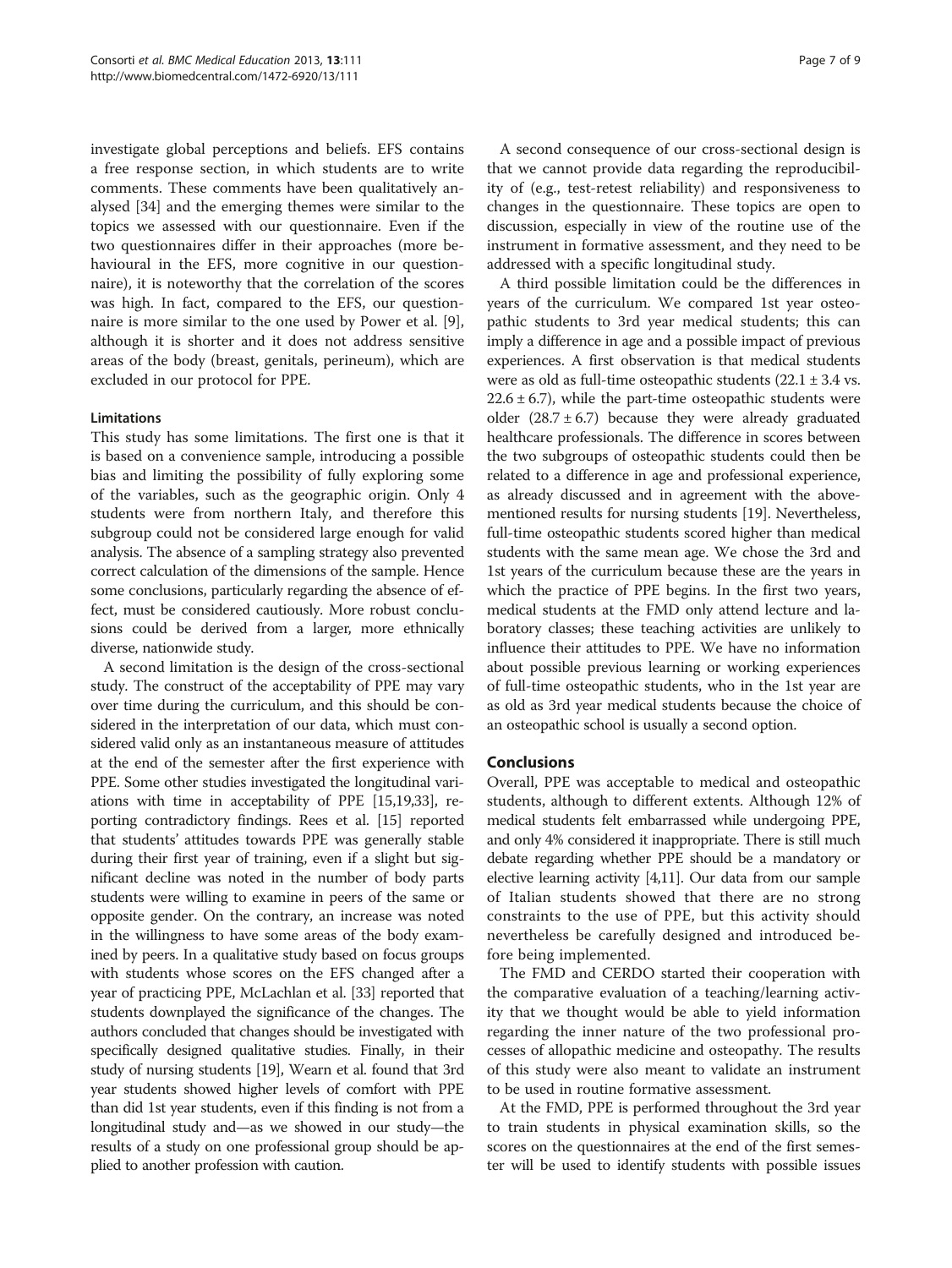<span id="page-7-0"></span>with PPE after their first experience with the technique. The FMD established a framework for the assessment of professionalism, according to a multimodal longitudinal perspective [\[35\]](#page-8-0). Data from the questionnaire regarding students' experiences with PPE will be integrated into this framework because these data can contribute to developing a portrait of each student's attitudes and can be used in counselling students regarding their future choice of career.

At CERDO, it is important to identify, as early as possible, students with serious concerns regarding contact with the body because OMT is a core competence in osteopathic practice and PPE is taught and used throughout the 6 years of the curriculum.

Contact with the body, in particular PPE, proved to be a topic of study valuable to this goal of CERDO, and the results of this study – which have been presented to students and discussed during a joint meeting among teachers – may contribute to the reflection by teachers and students on their own practice and to mutual understanding and acknowledgement between the osteopathic and medical professions. The experience of collaboration between the two schools in this project served as a basis for further joint learning and research activities with the aim of developing guidelines and scientific evidence for further collaborative patient-centred practice.

#### Competing interests

The authors declare that they have no competing interests.

#### Authors' contributions

FC conceived and coordinated the study, performed the statistical analysis and drafted the manuscript. Questionnaires were administered and the scores were calculated by RM and AP for medical students and by GC and JZ for osteopathic students. All authors participated in the design, data analysis and helped to revise the manuscript. All authors read and approved the final manuscript.

#### Author details

<sup>1</sup> Faculty of Medicine and Dentistry, Department of Surgical Sciences, University "Sapienza" of Rome, Viale del Policlinico, 00161, Rome, Italy. <sup>2</sup> <sup>2</sup> Centre pour l'Etude, la Recherche et la Diffusion Ostéopathiques of Rome, Rome, Italy.

#### Received: 25 February 2013 Accepted: 7 August 2013 Published: 22 August 2013

#### References

- 1. American Association of Colleges of Osteopathic Medicine and the American Osteopathic Association: Osteopathic medical education in the United States: improving the future of medicine. Washington, DC: A report jointly sponsored by the American Association of Colleges of Osteopathic Medicine and the American Osteopathic Association; 2005.
- 2. Registro degli Osteopati Italiani [ROI]: Code of professional conduct of Italian Osteopath. [http://www.registro-osteopati-italia.com/wp-content/uploads/](http://www.registro-osteopati-italia.com/wp-content/uploads/2010/12/CODICE-DEONTOLOGICO-2010.pdf) [2010/12/CODICE-DEONTOLOGICO-2010.pdf](http://www.registro-osteopati-italia.com/wp-content/uploads/2010/12/CODICE-DEONTOLOGICO-2010.pdf).
- 3. Federazione Nazionale degli Ordini dei Medici, Chirurghi e degli Odontoiatri [FNOMCEO]: Code of professional conduct of Italian Medical Doctors. [http://](http://www.fnomceo.it/fnomceo/Codice+di+Deontologia+Medica+2006.html?t=&id=3694) [www.fnomceo.it/fnomceo/Codice+di+Deontologia+Medica+2006.html?](http://www.fnomceo.it/fnomceo/Codice+di+Deontologia+Medica+2006.html?t=&id=3694) [t=&id=3694](http://www.fnomceo.it/fnomceo/Codice+di+Deontologia+Medica+2006.html?t=&id=3694).
- 4. Outram S, Nair BR: Peer physical examination: time to revisit? Med J Aust 2008, 189(5):274–276.
- 5. Chinnah TI, de Bere SR, Collett T: Students' views on the impact of peer physical examination and palpation as a pedagogic tool for teaching and learning living human anatomy. Med Teach 2011, 33(1):e27–e36.
- 6. O'Neill PA, Larcombe C, Duffy K, Dornan TL: Medical students' willingness and reactions to learning basic skills through examining fellow students. Med Teach 1998, 20:433–437.
- 7. Chang EH, Power DV: Are medical students comfortable with practicing physical examinations on each other? Acad Med 2000, 75(4):384–389.
- 8. Rees CE, Bradley P, McLachlan JC: Exploring medical students' attitudes towards peer physical examination. Med Teach 2004, 26(1):86–88.
- 9. Power DV, Center BA: Examining the medical student body: peer physical exams and genital, rectal, or breast exams. Teach Learn Med 2005, 17:337-343.
- 10. Braunack-Mayer AJ: Should medical students act as surrogate patients for each other? Med Educ 2001, 35:681–686.
- 11. Rizan CT, Shapcott L, Nicolson AE, Mason JD: PPE: a UK perspective, 'All for one, NOT one for all'. Med Teach 2012, 34(1):82.
- 12. Barnette JJ, Kreiter CD, Schuldt SS: Student attitudes towards same-gender versus mixed-gender partnering in practicing physical examination skills. Eval Health Prof 2000, 23:360–370.
- 13. Rees CE, Bradley P, Collett T, McLachlan JC: "Over my dead body?": the influence of demographics on students' willingness to participate in peer physical examination. Med Teach 2005, 27(7):599-605.
- 14. Wearn A, Bhoopatkar H: Evaluation of consent for peer physical examination: students reflect on their clinical skills learning experience. Med Educ 2006, 40(10):957–964.
- 15. Rees CE, Wearn AM, Vnuk AK, Sato TJ: Medical students' attitudes towards peer physical examination: findings from an international cross-sectional and longitudinal study. Adv Health Sci Educ Theory Pract 2009, 14(1):103–121.
- 16. Chen JY, Yip AL, Lam CL, Patil NG: Does medical student willingness to practise peer physical examination translate into action? Med Teach 2011, 33(10):e528–e540.
- 17. Das M, Townsend A, Hasan MY: The views of senior students and young doctors of their training in a skills laboratory. Med Educ 1998, 32(2):143–149.
- 18. Reid KJ, Kgakololo M, Sutherland RM, Elliott SL, Dodds AE: First-year medical students' willingness to participate in peer physical examination. Teach Learn Med 2012, 24(1):55–62.
- 19. Wearn AM, Bhoopatkar H, Mathew TK, Stewart L: xploration of the attitudes of nursing students to peer physical examination and physical examination of patients. Nurse Educ Today 2012. doi:[S0260-6917\(12\)00275-4.](http://dx.doi.org/S0260-6917(12)00275-4.%2010.1016/j.nedt.2012.08.012) [10.1016/j.nedt.2012.08.012.](http://dx.doi.org/S0260-6917(12)00275-4.%2010.1016/j.nedt.2012.08.012)
- 20. Delany C, Frawley H: A process of informed consent for student learning through peer physical examination in pelvic floor physiotherapy practice. Physiotherapy 2012, 98(1):33–39.
- 21. Hendry GJ: Barriers to undergraduate peer-physical examination of the lower limb in the health sciences and strategies to improve inclusion: a review. Adv Health Sci Educ Theory Pract 2012. doi:[10.1007/s10459-012-9418-4](http://dx.doi.org/10.1007/s10459-012-9418-4).
- 22. Gale NK: From body-talk to body-stories: body work in complementary and alternative medicine. Sociol Health Iln 2011, 33(2):237–251.
- 23. Young K: Disembodiment: the phenomenology of the body in medical examinations. Semiotica 1989, 1/2:43–66.
- 24. Wolkowitz C: Bodies at work. London: Sage; 2006.
- 25. Consorti F, Mancuso R, Milazzo F, Notarangelo MG, Piccolo A: Acceptability among Italian medical students of Peer Physical Examination (PPE): validation of tools of measure and first results of a survey. Tutor 2012, 12(1):16–25.
- 26. Blue AV, Crandall S, Nowacek G, Luecht R, Chauvin S, Swick H: Assessment of matriculating medical students' knowledge and attitudes towards professionalism. Med Teach 2009, 31(10):928–932.
- 27. Consorti F, Potasso L, Toscano E: L'idea di professionalità medica degli studenti di Medicina: rilevazione di base per uno studio di coorte [The concept of medical professionalism of medical students: basic assessment for a cohort study]. Clin Ter 2012, 163(6):e377–386.
- 28. Wearn AM, Rees CE, Bradley P, Vnuk AK: Understanding student concerns about peer physical examination using an activity theory framework. Med Educ 2008, 42(12):1218–1226.
- 29. Rees CE: The influence of gender on student willingness to engage in peer physical examination: the practical implications of feminist theory of body image. Med Educ 2007, 41(8):801–807.
- 30. Italian Institute of Statistics [ISTAT]: Italia in cifre 2012 [Italy in figures 2012]. Rome: ISTAT Pub; 2012.
- 31. Wilson M: Constructing measures: an item response modeling approach. Mahwah, New Jersey: Lawrence Erlbaum Associates Pub; 2005.